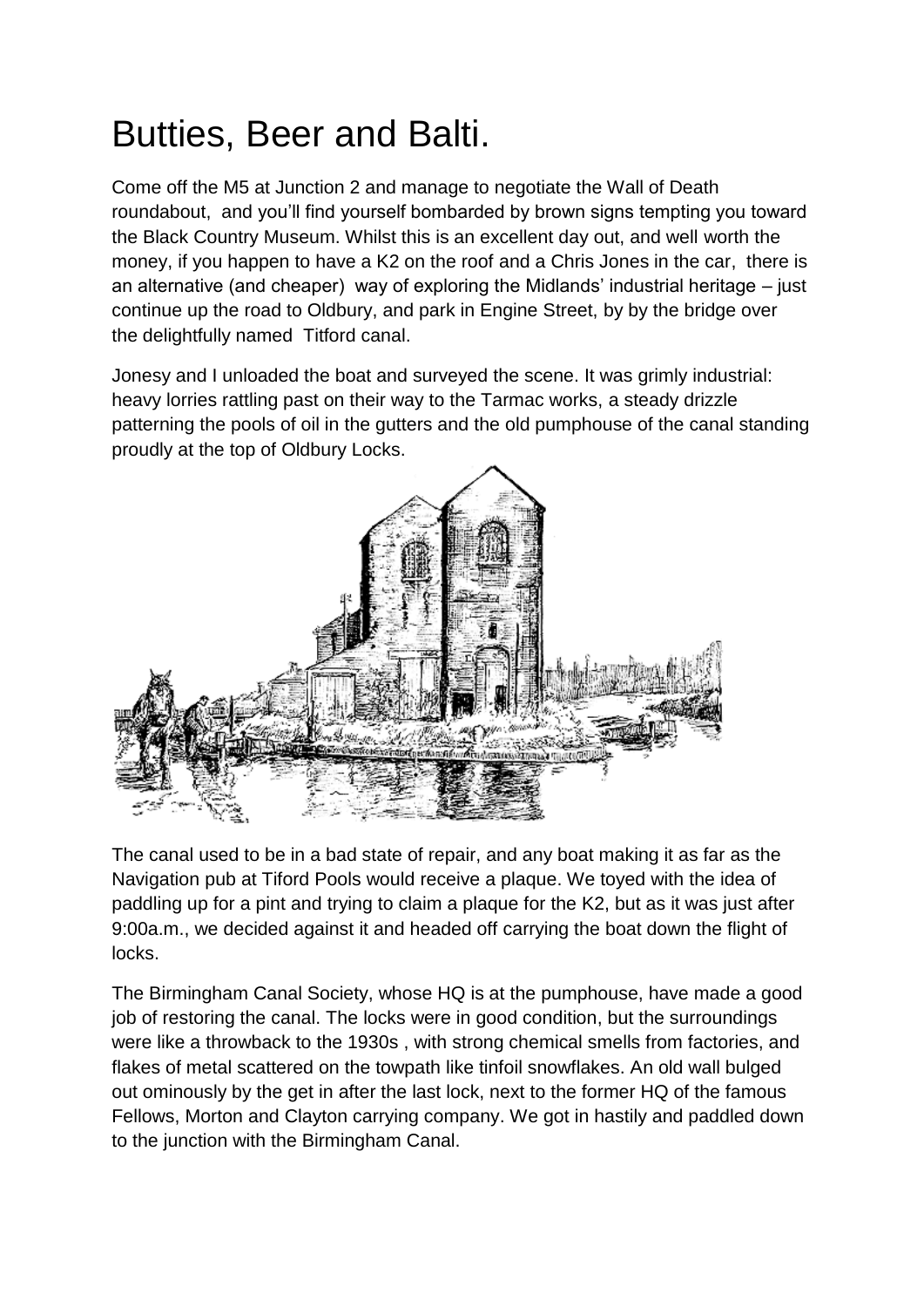The junction is right underneath the M5, and the motorway follows the path of the canal for over a mile, providing us with the surreal experience of paddling along with

a roof over our heads. They like building things on top of things in Birmingham, and at one point, we had a railway bridge above us, the motorway above that, and another canal below us.



Another canal? Time for a bit of history. The original canal was designed by James Brindley, who also designed the Oxford Canal. To save money, his canal followed the contours of the land, and so took a circuitous route into Birmingham. Sadly, maintenance of the canal was expensive, and fifty years later, Thomas Telford was commissioned to improve it. Telford didn't care much for contours, and built a new canal which ploughed a dead straight line, regardless of the terrain. His canal is on a lower level than Brindley's which crosses it on several times on aqueducts.



Brindley's canal was a delight to paddle on – a lovely fourmile stretch without a single lock. Whilst some parts were very industrialised, other bits were almost rural. We were distracted by an aqueduct over Telford's Canal, leading onto the Engine Arm of the canal. (Confused yet? Birmingham is a granny knot of canals with arms, branches and loops all over the place.)

The aqueduct was a thing of beauty: a wonderfully ornate bridge, built by Telford in 1821, and kept in immaculate condition.

The industrial history came thick and fast. Fewer than 100 yards from the aqueduct was the mighty Smethwick pumping station, once used to feed Smethwick Locks. The pump engine, one of the first built by Boulton and Watt, is now in the



Thinktank museum and is still working 200 years later.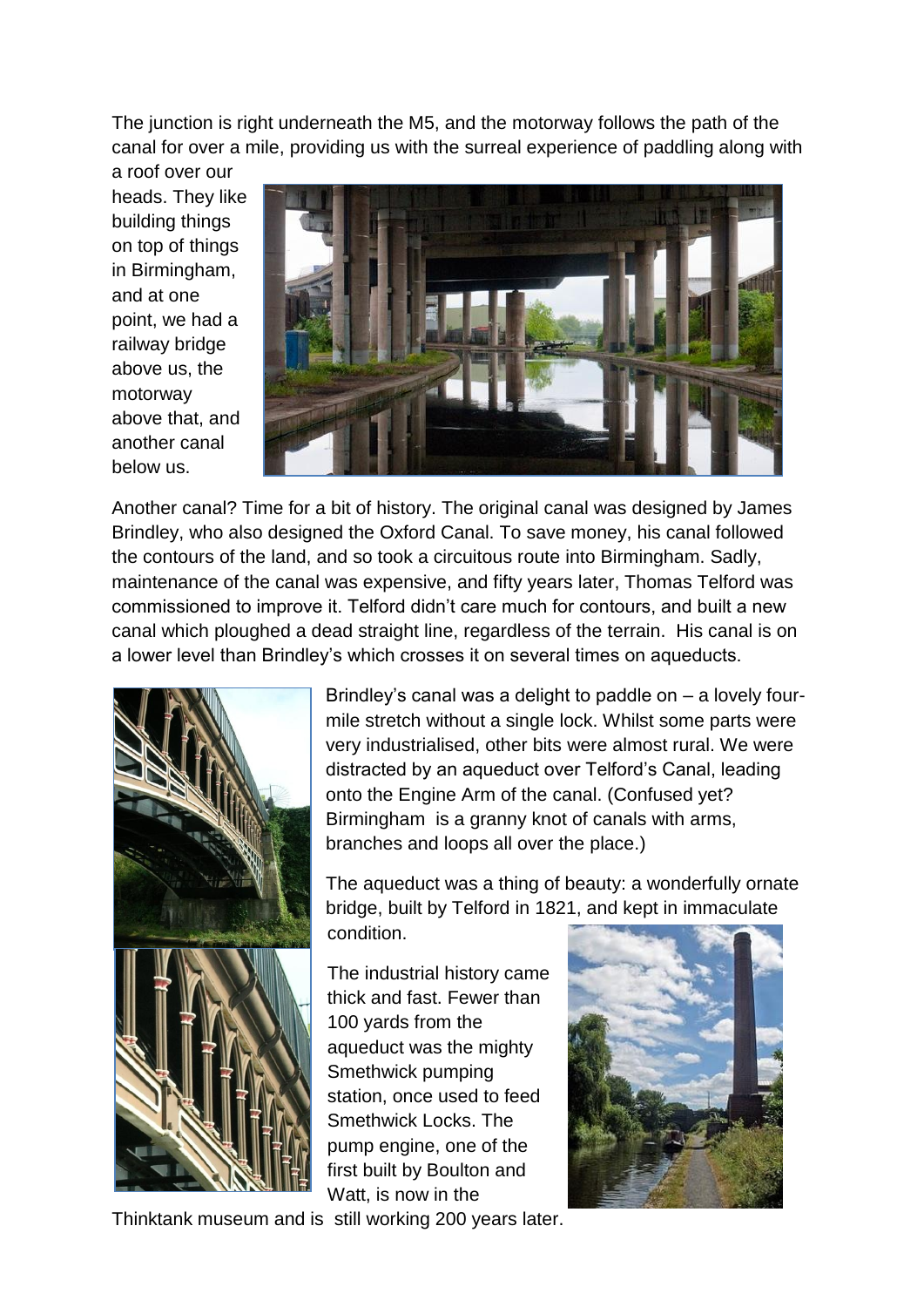Smethwick Locks were grim and grimy; an emphatic contrast to the aqueduct. Filthy banks, water thick with oil and a strong smell of molten metal: we could easily have been back in Victorian times. The nose of the boat dipped into the water as we put it in: it went in white and came out black. About the only sign of nature to be found was the grime-covered thorn that Chris trod on.

As we neared Birmingham, Brindley's canal took ever more extravagant loops, and we went over several cross roads (cross canals?) where Telford's canal cut through

it. The bleak and narrow Soho loop took us past Winston Green Prison: a dank and miserable place in a dank and miserable location. By way of contrast, the Icknield loop led us through what was virtually a floating museum. First came six or seven 1930s cargo butty boats, the



floating equivalent of coal trucks, and then, round the corner, a clinker built iron butty boat, which must have been Victorian. There was no continuous towpath around this loop, so the only way to see these bygones was from the water.

Full of thoughts of the Victorian age, we came out of the loop back onto the main canal and suddenly found ourselves among the spectacular modern



buildings of central Birmingham. It was a real culture shock.